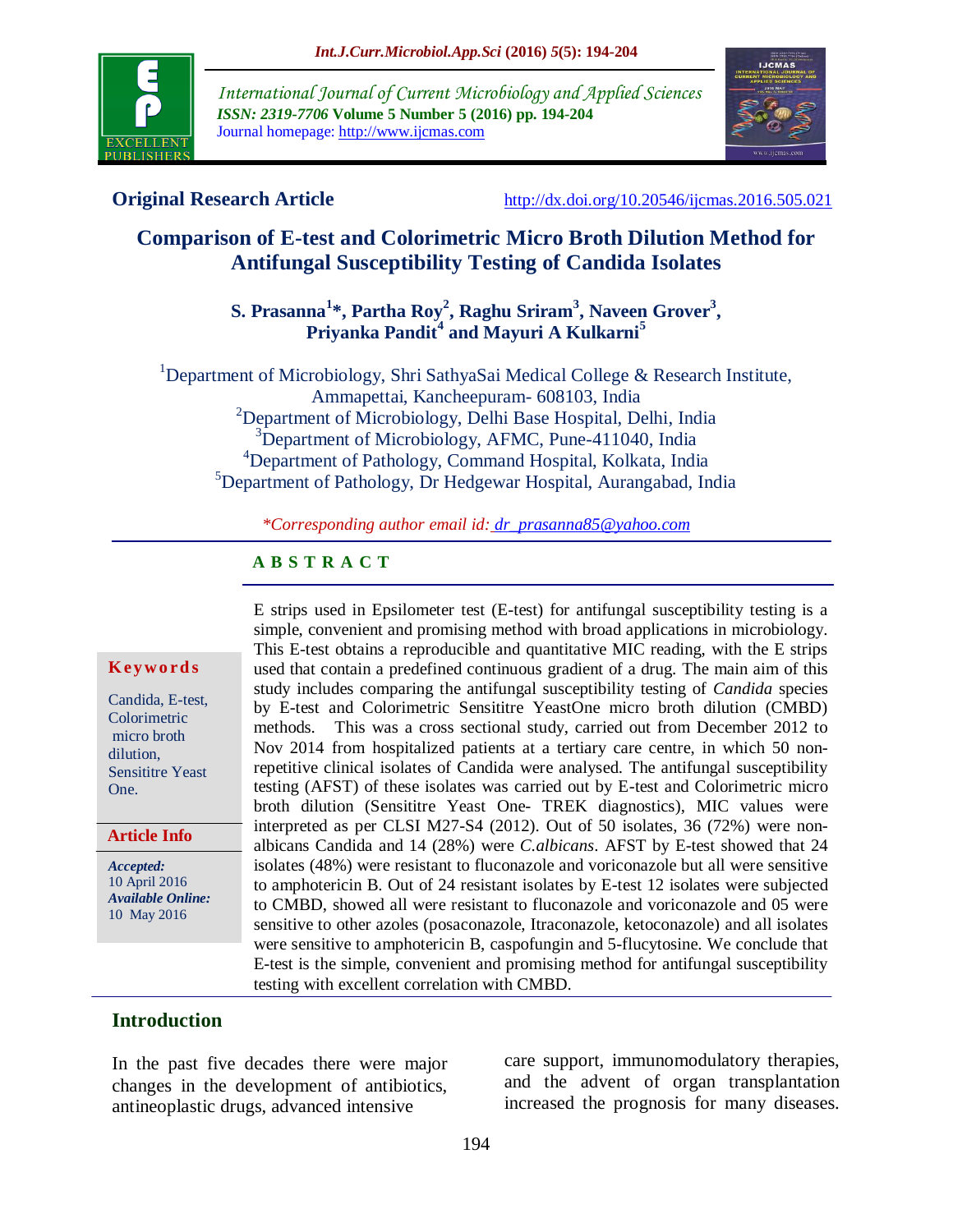The significant rise in incidence of fungal infections due the result of several factors usually associated with immune dysfunction (Bodey *et al*., 1992; Paya, 1993). Unlike antibiotic susceptibility testing (ABST), standardized methods for antifungal susceptibility testing (AFST) are not generally available in most microbiological laboratories (Colombo *et al*., 1995; Espinel-Ingroff, 1994, 1996).

For a long period of time, fungal infections were used to be managed by azoles and other topical agents. After a long period of slow development, the last two decades has seen the introduction of an important new class of antifungal agents (the echinocandins), expansion of the spectrum of an established class of agents through chemical modification (the triazoles), and the development of lipid based formulations of amphotericin B. These developments have changed the standard of care for the treatment of many invasive fungal infections, particularly aspergillosis and candidiasis (Theodore *et al*., 2008).

In 1992, National Committee for Clinical Laboratory Standards (NCCLS) proposed the macro broth dilution reference for yeasts (NCCLS M27-P), then followed by M27-T in the year 1995 and NCCLS M27-A in 1997 (Theodore, 1992, 1995, 1997). The above documents are an important landmark in the field of antifungal susceptibility testing. NCCLS M27-A (1997) and NCCLS M27-A2, provides the guidelines for AFST of *Candida* spp and *Cryptococcus neoformans* and shows interpretative breakpoints in susceptible, intermediate and resistant for *Candida* species against azoles, flucytosine and other antifungals. NCCLS now called as Clinical and Laboratory Standard Institute (CLSI) came out with breakpoints for yeasts and yeast like fungi by micro broth dilution as the reference method (CLSI M27-A3 and M27-S4)

(Clinical and Laboratory Standards Institute (CLSI), 2008). In vitro susceptibility testing of antifungal agents by E test (AB Biodisk, Solna, Sweden) for fungi has met with reasonable success. This E-test obtains a reproducible and quantitative MIC reading, with the E strips used that contain a predefined continuous gradient of a drug (Lozano-Chiu *et al*., 1998; Sanchez and Jones, 1992). In the present study, we compared Etest method and Colorimetric micro broth dilution (Sensititre Yeast One-TREK diagnostics) method by determining the MICs of clinical isolates of Candida species.

# **Materials and Methods**

A cross sectional study was carried out from Dec 2012 to Nov 2014, in which a total of 50 non-repetitive clinical isolates of Candida were included from various clinical samples like blood, urine, muco-cutaneous samples (nail clippings, oral scrapings and high vaginal swabs), pleural fluids and continuous ambulatory peritoneal dialysis (CAPD) fluids. The blood samples were collected in BACTEC (BD BACTEC Mycosis IC/F, Ireland) and brain heart infusion (BHI) bottles under aseptic precautions. Clean catch midstream urine, urine from catheter, body fluids and CAPD dialysate were collected in wide mouthed sterile universal containers. Samples were transported and processed immediately as per standard laboratory protocols.

The organism was identified using conventional methods that included Gram stain, colony morphology in Sabouraud dextrose agar (SDA) with and without chloramphenicol, Germ tube test, CHROM agar inoculation (HI media), sugar fermentation test, sugar assimilation test and Cornmeal agar with Tween-80 inoculation (HI media).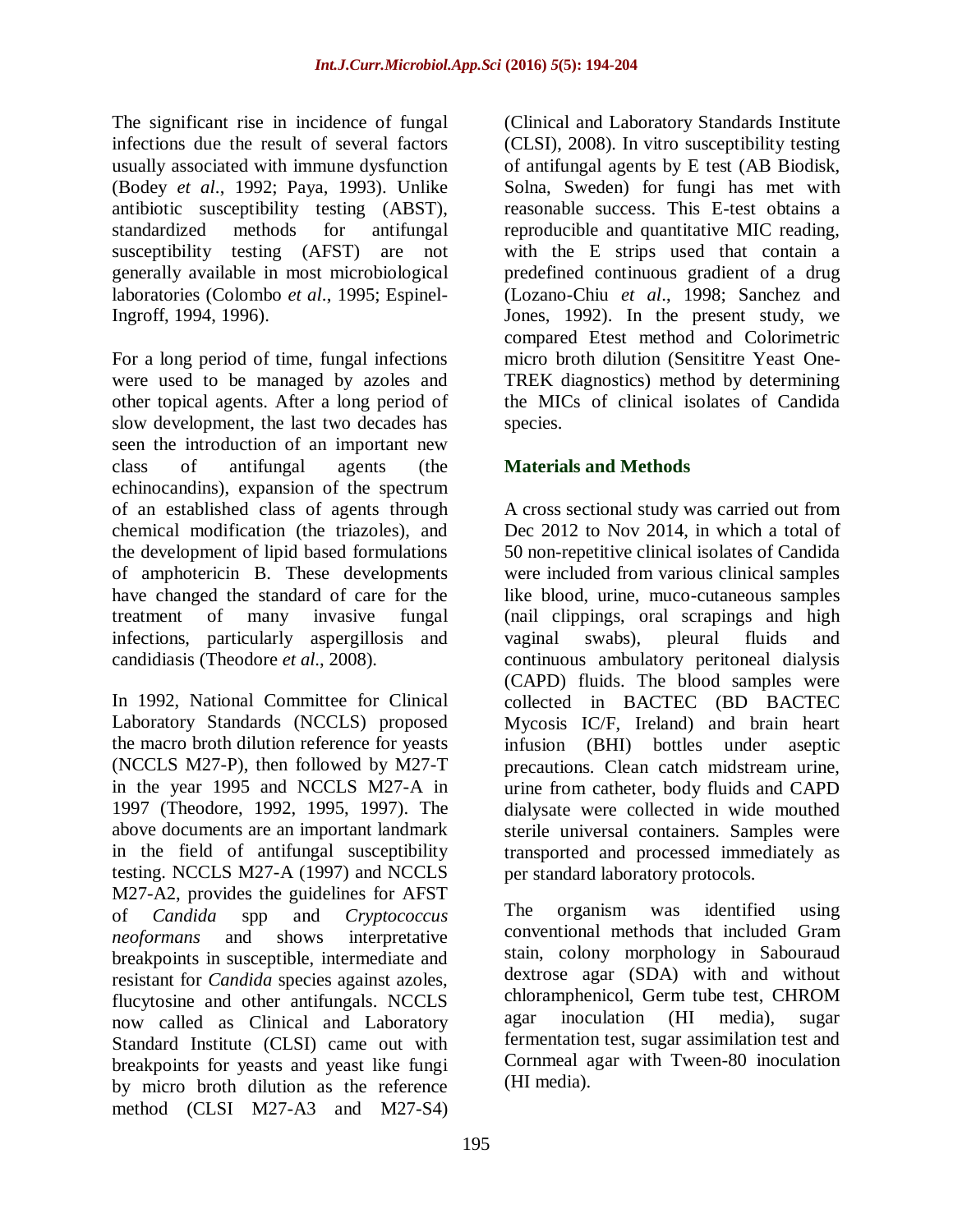Antifungal susceptibility testing (AFST) was carried out by conventional methods like Etest and colorimetric micro broth dilution.

**E-test:** A 0.5 McFarland standard suspension of Candida strain was prepared and E-strips (AB Biodisk, Solna, Sweden) of amphotericin B, voriconazole and fluconazole were applied over the RPMI 1640 agar with L-glutamine but without sodium bicarbonate (HI media) at pH 7.0. MIC of fluconazole, voriconazole and amphotericin B was determined. The zone edge intersecting the graded strip at the minimum concentration of the antibiotic was interpreted as MIC. All the results were interpreted according to CLSI 2012: M27- S4.

### **Colorimetric Sensititre Yeast One Micro Broth Dilution Method (TREK diagnostics)**

# **Intended use**

It is a micro broth method that provides qualitative quantitative Minimum Inhibitory Concentration (MIC). The Sensititre susceptibility system is an in vitro diagnostic product for susceptibility testing of *Candida* species, *Cryptococcus* species, and *Aspergillus* species and miscellaneous other rapid growing yeast species.

The Sensititre yeast susceptibility test is a colorimetric micro dilution test. Each plate is dosed with antifungal agents at appropriate dilutions, and a colorimetric indicator. Results are read manually by observing the inhibition of growth at lowest antifungal concentration (as evidenced by no colour change).

# **Inoculation Procedure**

Pick several wheel isolated colonies of >1

mm diameter from a pure 24 hour culture of the yeast isolate, and emulsify it into Sensititre demineralised water. Uniform suspension is required that is ensured by vortexing the mixers for 15 seconds. If clumping occurs, allow them to settle before adjusting the density. Adjust to 0.5 McFarland standard visually or using a Sensititre nephalometer. Transfer 20 µl of the suspension into 11 ml of YeastOne inoculum broth, to give an inoculum of 1.5-  $8 \times 10^3$  CFU/ml. The step 1 and 2 should be completed within 15 minutes. Transfer 100 µl from YeastOne inoculum broth to the Sensititre plates within 15 minutes. Cover all wells with the adhesive seal. The plates were incubated for 24-25 hours at 35°C in a non- $CO<sub>2</sub>$  incubator.

# **Reading Test Results**

Using a reading mirror under normal lighting plates may be read visually, which displays the underside of the wells. Yeast growth in the antifungal solutions will be evident as a change in the colorimetric growth indicator from blue (negative) to red (positive). Some yeast may not change the indicator completely to red, but display more of a purple colour. Some organisms may show a purple colour in posaconazole, voriconazole, fluconazole, itraconazole and ketoconazole. Examine the positive growth well after 24 hours incubation (*Candida* species). If the growth well is still blue or only faintly purple, re-incubate for an additional 24 hours and re-examine. DO NOT READ turbidity in the Sensititre YeastOne plates. Read only colour change. The MIC is the lowest concentration of an antifungal agent that substantially inhibits growth of the organism as detected by a colour change. The amount of colour change in the wells containing the agent should be compared to the colour of the positive growth- control wells. No growth occurs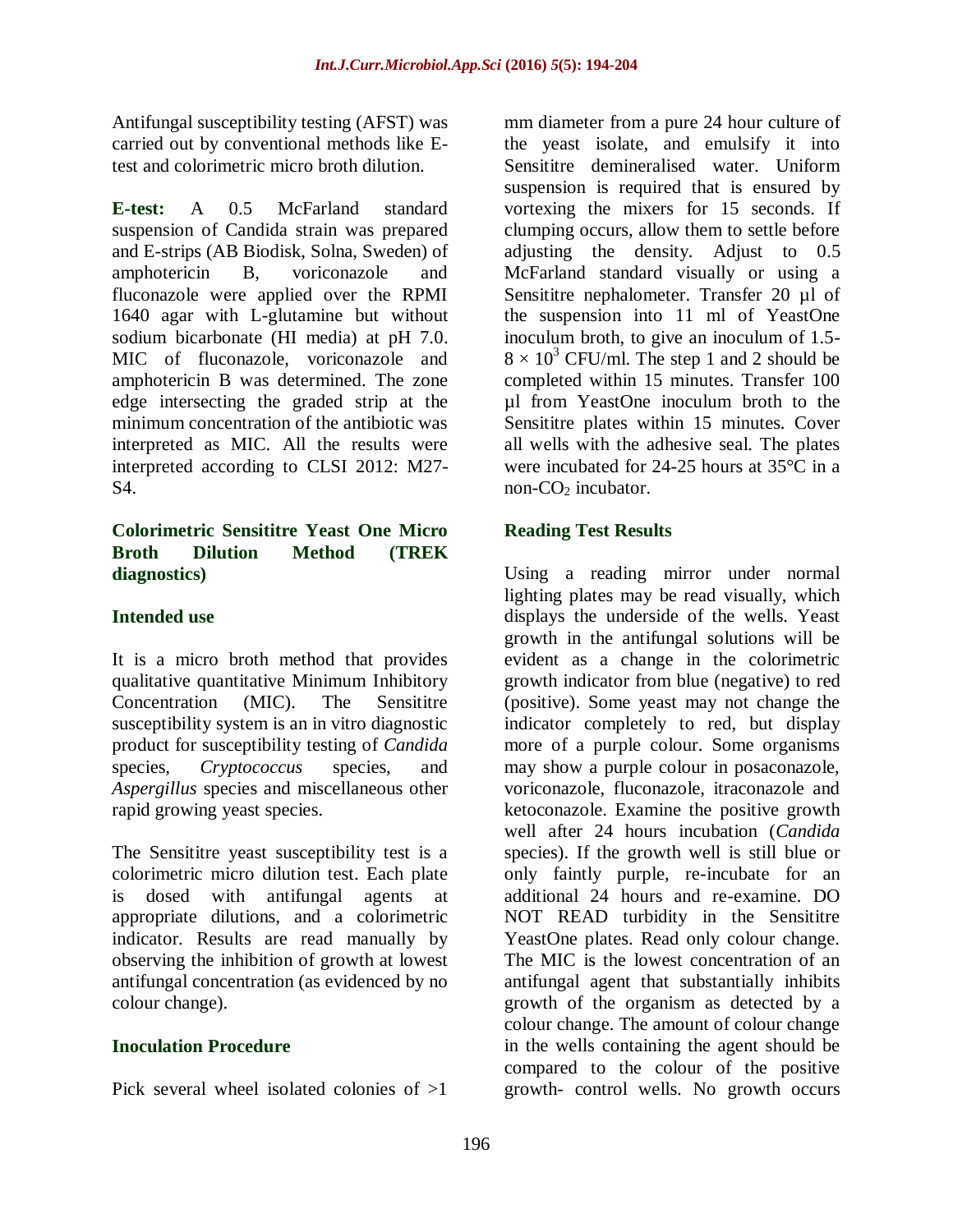when there is no change in the blue indicator in any dilution of an antifungal. The organism is susceptible to the lowest concentration of antifungal. The MIC is recorded as the lowest concentration of the antifungal agent without red or purple growth well, i.e. first blue. The organism is resistant to the highest concentration of antifungal when growth is seen in all wells. The MIC endpoint should be is recorded as "greater than" (>) the highest concentration.

# **Statistical Analysis**

Unpaired student's t-test was used as test of significance for quantitative variables and Chi-square test for qualitative variables. All tests were two-tailed and a  $p$  value  $< 0.05$ was taken as significant. All tests were done using online Graph Pad software. [http://www.graphpad.com/quickcalcs/contin](http://www.graphpad.com/quickcalcs/contingency2/) [gency2/a](http://www.graphpad.com/quickcalcs/contingency2/)nd http://www.graphpad. com/ quickcalcs/ttest2/. The concordance between E-test and CMBD methods regarding antifungal susceptibility testing of Candida isolates was measured by kappa co-efficient using [http://graphpad.com/ quickcalcs/](http://graphpad.com/%20quickcalcs/%20kappa1.cfm.)  [kappa1.cfm.](http://graphpad.com/%20quickcalcs/%20kappa1.cfm.) 

| Less than chance<br>agreement |               |
|-------------------------------|---------------|
| <b>Slight agreement</b>       | $0.01 - 0.20$ |
| <b>Fair agreement</b>         | $0.21 - 0.40$ |
| <b>Moderate agreement</b>     | $0.41 - 0.60$ |
| <b>Substantial agreement</b>  | $0.61 - 0.80$ |
| <b>Almost perfect</b>         | $0.81 - 0.99$ |
| agreement                     |               |

#### **Results and Discussion**

The MIC ranges as determined by both the Colorimetric micro broth dilution method and the Etest of the drugs tested against the 12 and 50 Candida isolates respectively are summarized in Table 1 and table 3. The

inoculum sizes of the original suspension used to perform the testing ranged from 1 x  $10^6$  CFU/ml to 8 x  $10^6$  CFU/ml, with purity and viability confirmed by sub culturing on Sabouraud dextrose agar.

## **E-test**

Out of 50 isolates, total of 24 isolates (12 urine, 9- blood, 2- CAPD fluid and 1 pleural fluid) were found to be resistant to fluconazole and voriconazole and all isolates were sensitive to amphotericin B (Fig.1, Fig.2, Table.1 and Table.2).Out 50 isolates, 24 were resistant isolates which includes: 14 *C.tropicalis*, 5 *C.albicans*, 4 *C.parapsilosis* and 1 *C.glabrata*.

#### **Colorimetric Micro Broth Dilution Method (Sensititre Yeast One- TREK Diagnostics)**

Out of these 24 resistant isolates by E-test, 12 isolates were subjected to colorimetric micro broth dilution method (Sensititre YeastOne- TREK diagnostics) for AFST in this study as the CLSI reference method (micro broth dilution). Out of 12 isolates (9 blood, 1- CAPD fluid, 1- mediastinal fluid and 1- urine), all were resistant to fluconazole and voriconazole and all were sensitive to amphotericin B, caspofungin and 5-flucytosine.

Among the 12 (4 - *C. tropicalis*, 4 - *C. parapsilosis*, 3 - *C. albicans*, and 1 - *C. glabrata*) azole resistant isolates, all were resistant to fluconazole and voriconazole and 05 were sensitive to other azoles (posaconazole, Itraconazole, ketoconazole). 01 ATCC control strain was processed as control by this method, which was sensitive to all drugs (Fig.3, Fig.4 and Fig.5). The MICs for the control strain tested by the Etest method was consistently in agreement with those from the CMBD results (Table.3 and Table.4).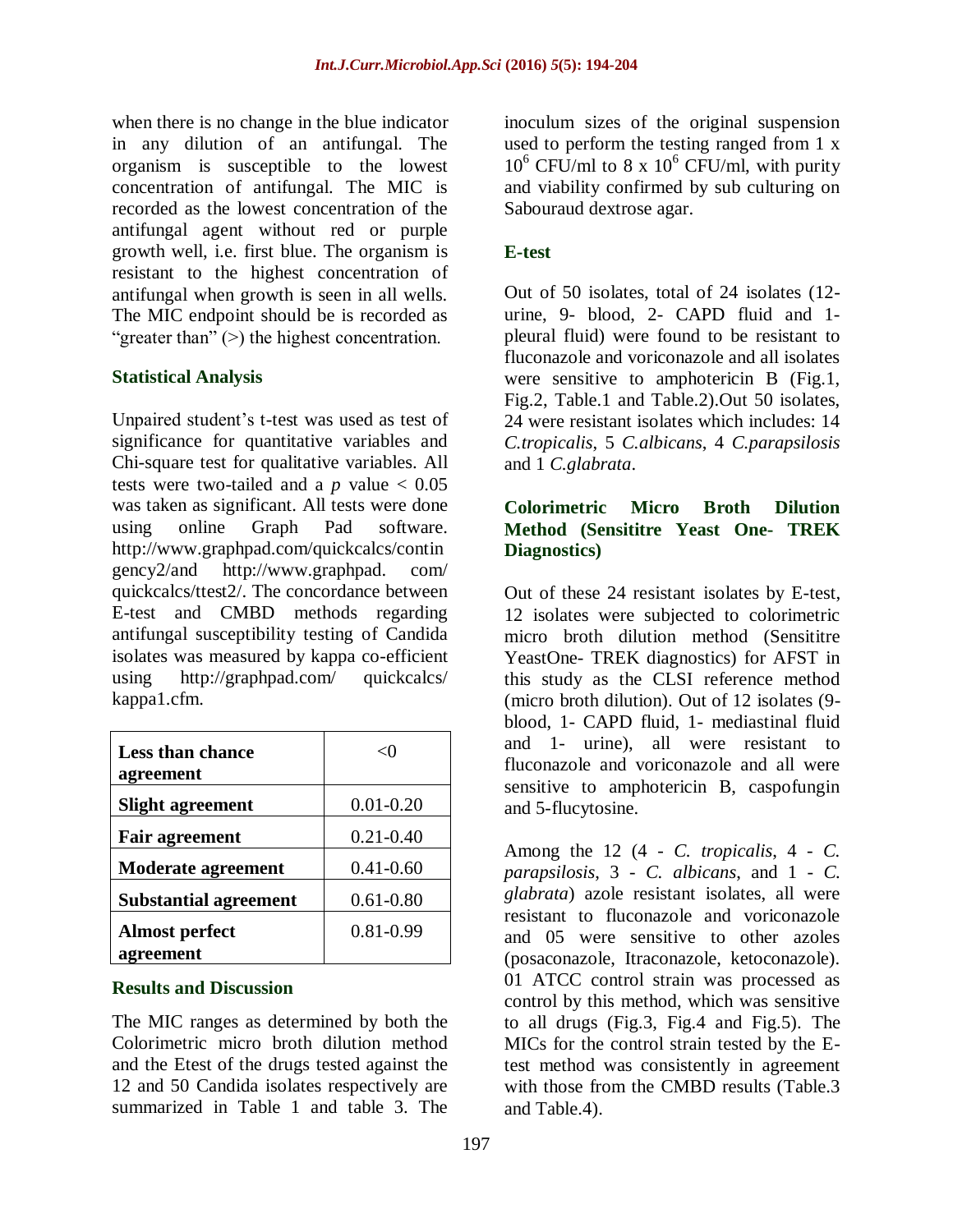| Table.1 In Vitro Susceptibility Testing of Amphotericin B, Fluconazole, Itraconazole and |
|------------------------------------------------------------------------------------------|
| Flucytosine Determined by E Test for 50 Isolates                                         |

| Antifungal agent      | <b>MIC Range 24 hours</b> | MIC after 24       | Susceptibility/Total |
|-----------------------|---------------------------|--------------------|----------------------|
|                       | $(\mu g/ml)$              | hours $(\mu g/ml)$ | isolates $(\% )$     |
| <b>Fluconazole</b>    | $0.016 - 256$             | 0.38               | 24/50 (48%)          |
| <b>Voriconazole</b>   | $0.008 - 32$              | 0.032              | 24/50 (48%)          |
| <b>Amphotericin B</b> | 0.002-32                  | 0.38               | 50/50 (100%)         |

# **Table.2** Antifungal Susceptibility Pattern of Candida Isolates by E-test

| <b>Isolates</b>          | Fluconazole $(\% )$ |                  | Voriconazole (%)                     |              | Amphotericin B $(\% )$ |                  |  |
|--------------------------|---------------------|------------------|--------------------------------------|--------------|------------------------|------------------|--|
| <b>Sensitive</b>         |                     | <b>Resistant</b> | <b>Sensitive</b><br><b>Resistant</b> |              | <b>Sensitive</b>       | <b>Resistant</b> |  |
| C. <i>albicans</i> (14)  | 09                  | 05               | 09                                   | $05(35.7\%)$ | $14(100\%)$            | 00(0)            |  |
|                          | $(64.3\%)$          | $(35.7\%)$       | $(64.3\%)$                           |              |                        |                  |  |
| C.tropicalis(21)         | 07                  | 14               | 07                                   | $14(66.7\%)$ |                        | 00(0)            |  |
|                          | $(33.3\%)$          | $(66.7\%)$       | $(33.3\%)$                           |              |                        |                  |  |
| <i>C.parapsilosis</i>    | 07                  | 04               | 07                                   | $04(36.3\%)$ | $11(100\%)$            | 00(0)            |  |
| (11)                     | $(63.7\%)$          | $(36.3\%)$       | $(63.7\%)$                           |              |                        |                  |  |
| $C$ .glabrata $(02)$     | $01(50\%)$          | $01(50\%)$       | $01(50\%)$                           | $01(50\%)$   | $02(100\%)$            | 00(0)            |  |
| C.guilliermondii         | $01(100\%)$         | 00(0)            | 01                                   | 00(0)        | $01(100\%)$            | 00(0)            |  |
| (01)                     |                     |                  | $(100\%)$                            |              |                        |                  |  |
| $C.$ <i>kefyr</i> $(01)$ | $01(100\%)$         | 00(0)            | 01                                   | 00(0)        | $01(100\%)$            | 00(0)            |  |
|                          |                     |                  | $(100\%)$                            |              |                        |                  |  |
| Total $(50)$             | 26(52%)             | 24 (48%)         | 26(52%)                              | 24(48%)      | $50(100\%)$            | 00(0)            |  |
|                          |                     |                  |                                      |              |                        |                  |  |

**Table.3** In Vitro Susceptibility Testing of Amphotericin B, Fluconazole, Ketoconazole, Itraconazole, Voriconazole, Posaconazole, Caspofungin and Flucytosine Determined By Sensititre Yeastone Colorimetric Micro Broth for 12 Isolates

| Antifungal agent      | <b>MIC Range 24 hours</b> | <b>MIC</b> after 24 hours | <b>Susceptibility/Total</b> |  |  |
|-----------------------|---------------------------|---------------------------|-----------------------------|--|--|
|                       | $(\mu g/ml)$              | $(\mu g/ml)$              | isolates $(\% )$            |  |  |
| <b>Fluconazole</b>    | $0.125 - 256$             | >256                      | 0/12(0)                     |  |  |
| Ketoconazole          | $0.008 - 16$              | $>8$ to $<16$             | 5/12(41.7)                  |  |  |
| <b>Itraconazole</b>   | $0.008 - 16$              | >16                       | 5/12(41.7)                  |  |  |
| Voriconazole          | $0.008 - 16$              | >16                       | 0/12(0)                     |  |  |
| Posaconazole          | $0.008 - 8$               | >8                        | 5/12(41.7)                  |  |  |
| <b>Amphotericin B</b> | $0.008 - 16$              | $>0.25$ to $< 0.5$        | 12/12(100)                  |  |  |
| <b>Flucytosine</b>    | $0.03 - 64$               | $>0.06$ to $< 0.12$       | 12/12(100)                  |  |  |
| Caspofungin           | $0.008 - 16$              | $>0.06$ to $< 0.12$       | 12/12(100)                  |  |  |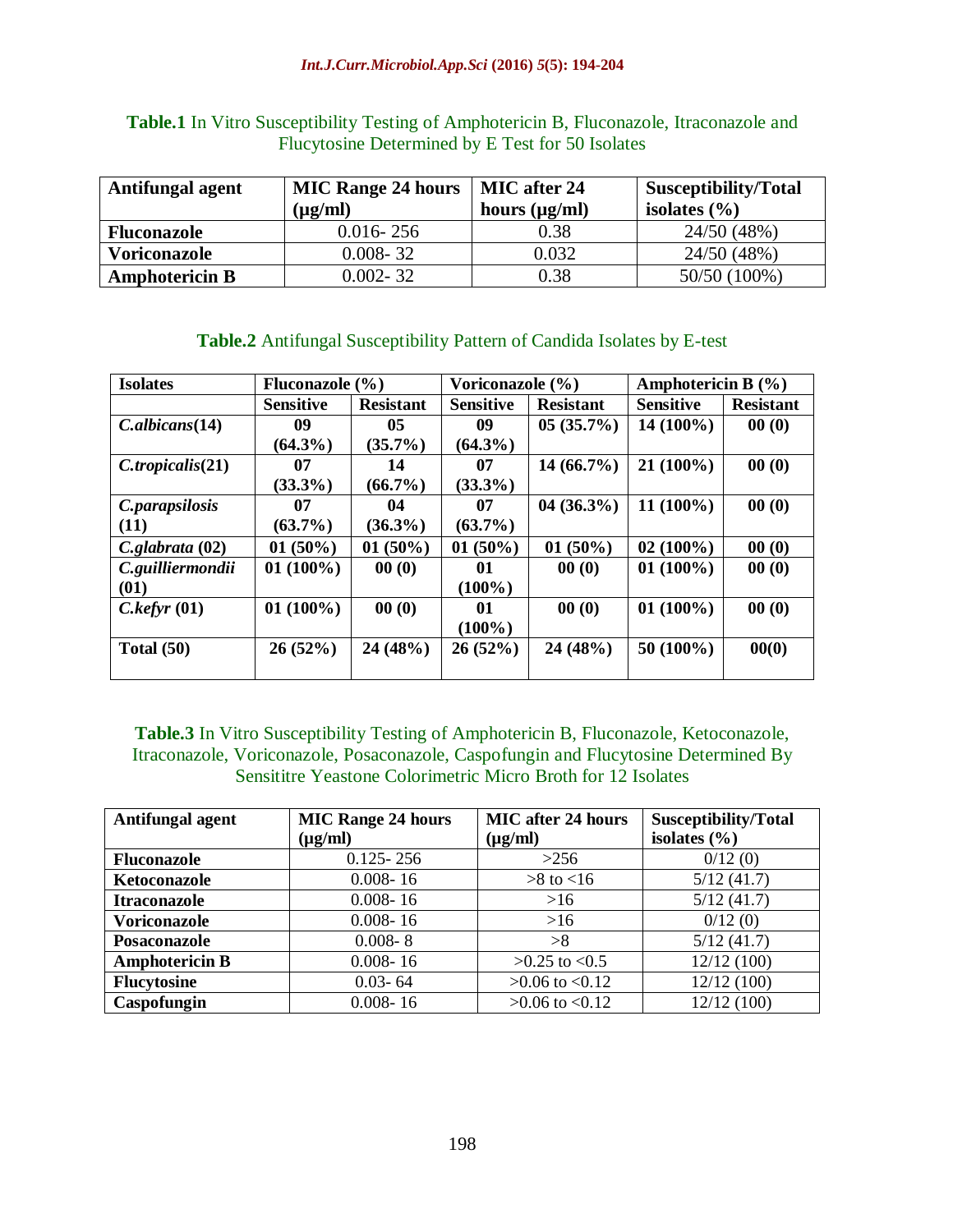| <b>Isolates</b>      | <b>Fluconazole and</b><br><b>Voriconazole</b> | All azoles<br>(PZ, FZ, IZ,<br>KZ, VOR) | <b>Amphotericin B, Caspofungin</b><br>5-flucytosine<br>and |                  |  |  |
|----------------------|-----------------------------------------------|----------------------------------------|------------------------------------------------------------|------------------|--|--|
|                      | <b>Resistant</b>                              | <b>Resistant</b>                       | <b>Sensitive</b>                                           | <b>Resistant</b> |  |  |
| C.albicans $(03)$    | 00(0)                                         | 03 (100%)                              | 03 (100%)                                                  | 00(0)            |  |  |
| $C.tropicalis$ (04)  | 01(25%)                                       | 03 (75%)                               | 04 (100%)                                                  | 00(0)            |  |  |
| C. parapsilosis (04) | 04 (100%)                                     | 00(0)                                  | 04 (100%)                                                  | 00(0)            |  |  |
| $C$ .glabrata $(01)$ | (0)<br>00                                     | $01(100\%)$                            | 01 100%)                                                   | 00(0)            |  |  |
| Total $(12)$         | 05(41.7%)                                     | 07(58.3%)                              | 12 (100%)                                                  | 00(0)            |  |  |

**Table.4** Antifungal Susceptibility Pattern of Candida Species by Colorimetric Micro Broth Dilution Method (Sensititre Yeast One- TREK Diagnostics)

**Fig.1** Sensitive to Fluconazole and Amphotericin B (left) and Voriconazole (right)



**Fig.2** Resistant to Fluconazole and Voriconazole

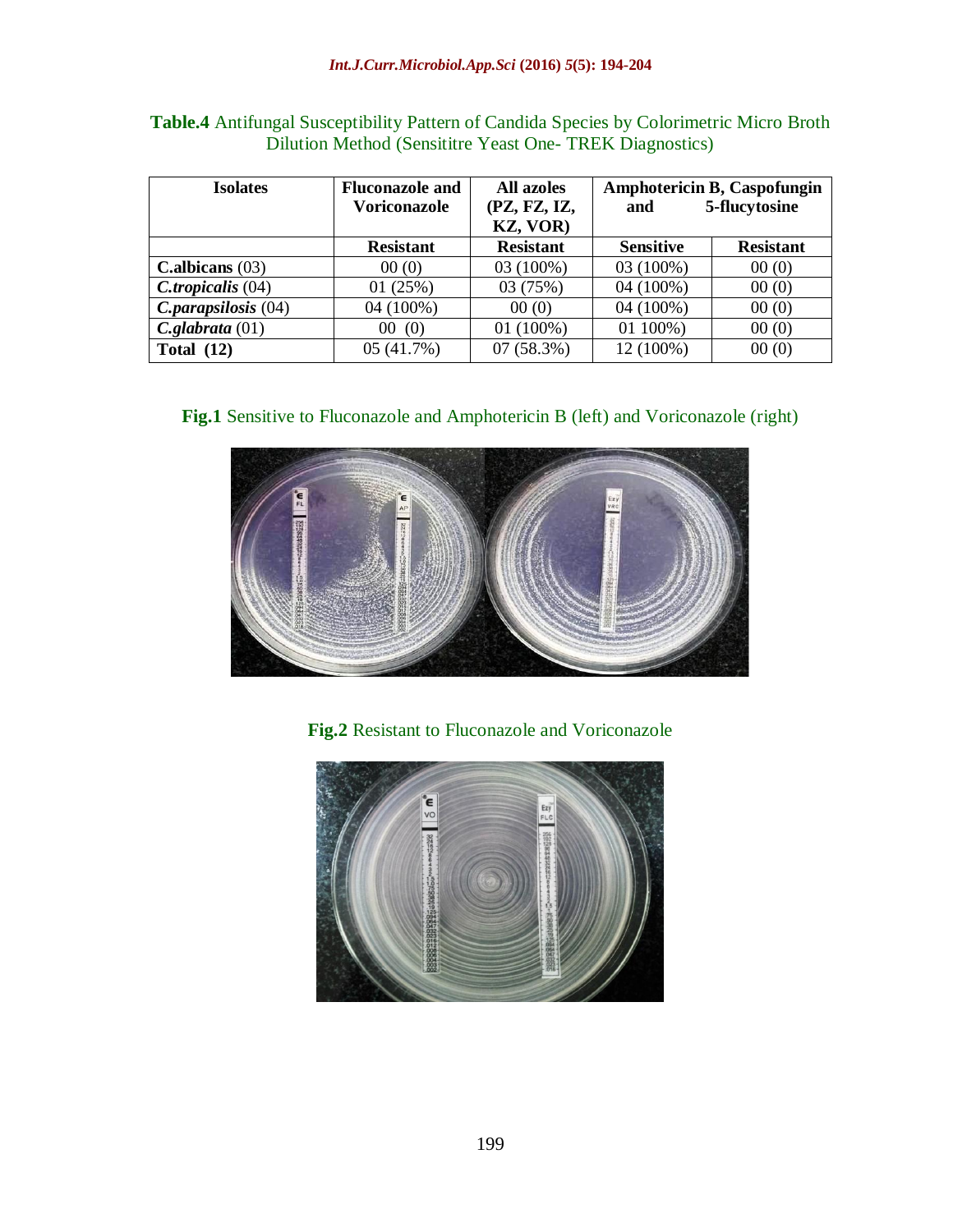|              |                     |              |                    |                  |                    |                |                    |                        |                      |                  |                 |                       | Antimicrobics        |
|--------------|---------------------|--------------|--------------------|------------------|--------------------|----------------|--------------------|------------------------|----------------------|------------------|-----------------|-----------------------|----------------------|
|              | 1                   | $\mathbf{z}$ | з                  | $\boldsymbol{4}$ | ε                  | ε              | 7                  | 8                      | э                    | 10 <sub>10</sub> | 11              | 12                    | GC                   |
| $\mathbf{a}$ | GC                  | PZ           | PZ                 | PZ               | PZ                 | PZ             | PZ                 | PZ                     | PZ                   | PZ               | PZ              | PZ                    | Growth Control       |
|              |                     | 0.008        | 0.015              | 0.03             | 0.06               | 0.12           | 0.25               | 0.5                    | T.                   | $\mathbf{2}$     | 4               | 8                     | PZ<br>Posaconazole   |
| B            | <b>AB</b>           | <b>AB</b>    | AB                 | <b>AB</b>        | AB                 | AB             | <b>AB</b>          | <b>AB</b>              | AB                   | AB               | <b>AB</b>       | AB                    |                      |
|              | 0.008               | 0.015        | 0.03               | 0.06             | 0.12               | 0.25           | 0.5                | п                      | $\overline{2}$       | 4                | s               | 16                    | AB<br>Amphotericin B |
| c            | <b>FZ</b>           | <b>FZ</b>    | <b>FZ</b>          | FZ               | FZ                 | FZ             | FZ                 | FZ                     | FZ                   | FZ<br>64         | <b>FZ</b>       | FZ.                   | FZ                   |
|              | 0.12                | 0.25         | 0.5                |                  | $\mathbf{z}$       | $\overline{4}$ | 8                  | 16                     | 32                   |                  | 128             | 256                   | Fluconazole          |
| D            | ΙZ<br>0.008         | Z<br>0.015   | IZ<br>0.03         | Z<br>0.06        | IZ<br>0.12         | Z<br>0.25      | ΙZ<br>0.5          | IZ<br>T.               | ΙZ<br>$\mathbf{z}$   | IZ.<br>4         | $\frac{1}{8}$   | IZ.<br>16             | IZ.                  |
|              |                     |              |                    |                  |                    |                |                    |                        |                      |                  |                 |                       | It accreagule        |
| E            | KZ<br>0.008         | Ю<br>0.015   | КZ<br>0.03         | КZ<br>0.06       | KZ<br>0.12         | KZ<br>0.25     | KZ<br>0.5          | KΖ<br>п                | кz<br>$\overline{2}$ | KZ<br>4          | KΖ<br>8         | KZ<br>16              | KZ                   |
|              |                     |              |                    |                  |                    |                |                    |                        |                      |                  |                 |                       | Ketoconazole         |
| F            | FC.<br>0.03         | FC.<br>0.06  | FC.<br>0.12        | FC.<br>0.25      | FC<br>0.5          | FC             | FC<br>$\mathbf{2}$ | FC<br>$\boldsymbol{4}$ | FC.<br>8             | FC.<br>16        | FC<br>32        | FC.<br>64             | FC                   |
|              |                     |              |                    |                  |                    |                |                    |                        |                      |                  |                 |                       | 5-Flucybane          |
| G            | <b>VOR</b><br>0.008 | VOR<br>0.015 | <b>VOR</b><br>0.03 | VOR<br>0.06      | <b>VOR</b><br>0.12 | VOR<br>0.25    | VOR<br>0.5         | VOR                    | VOR<br>$\mathbf{2}$  | VOR<br>4         | <b>VOR</b><br>8 | VO <sub>R</sub><br>16 | VOR<br>Voriconazole  |
| H            | CAS                 | CAS          | CAS                | CAS              | CAS                | CAS            | CAS                | CAS                    | CAS                  | CAS              | CAS             | CAS                   | CAS                  |
|              | 0.008               | 0.015        | 0.03               | 0.06             | 0.12               | 0.25           | 0.5                |                        | $\overline{c}$       | 4                | 8               | 16                    | Casportungin         |

**Fig.3** Sensititre Yeastone Plate Map with Various Antifungal Agents with Dilution Range

**Fig.4** Sensitive to all Azoles, Amphotericin B, Caspofungin & 5- Flucytosine



**Fig.5** Resistant to all Azoles & Sensitive (Red Arrow Head) to Amphotericin B, Caspofungin & 5- Flucytosine

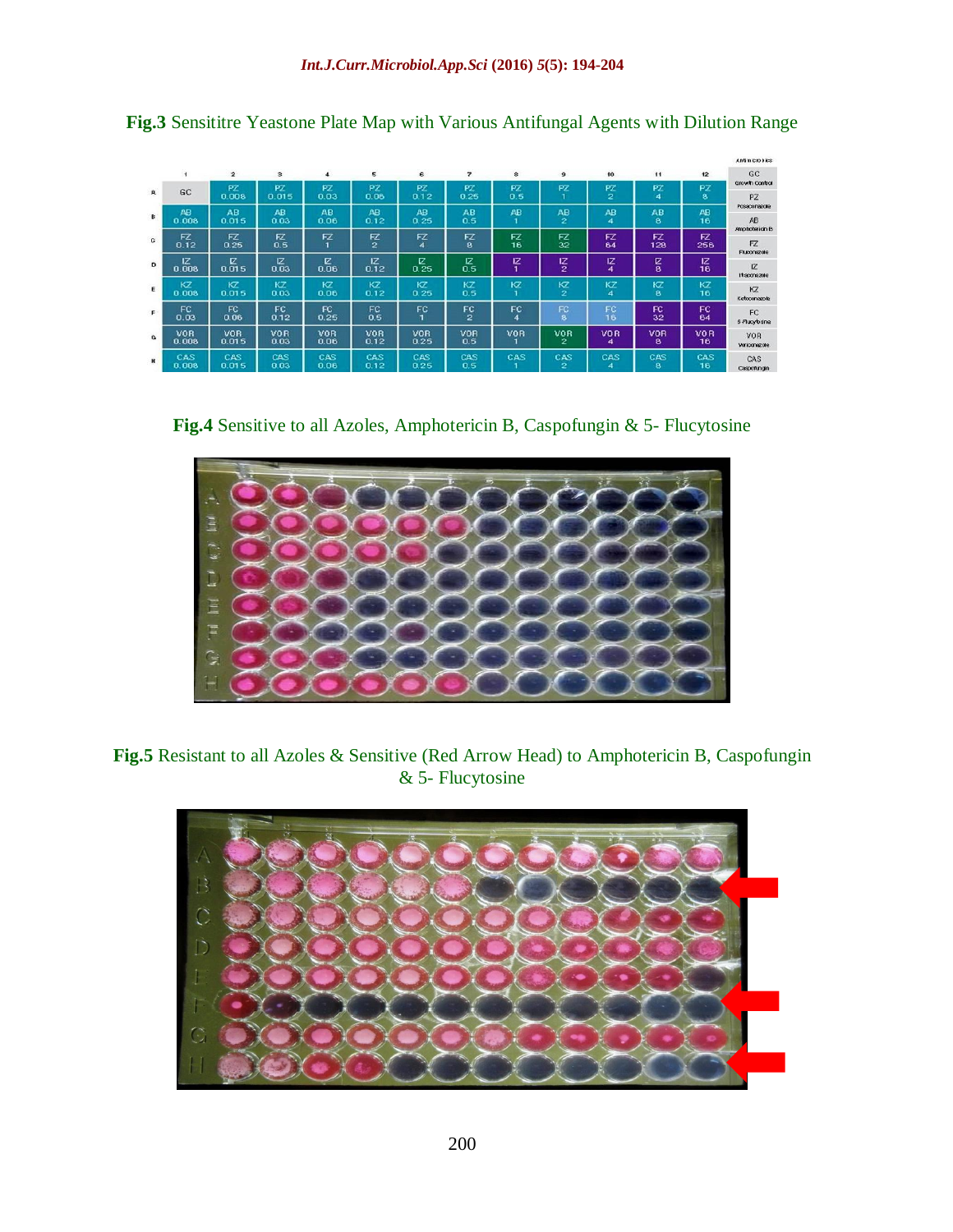# **Statistical Analysis**

The MIC values between the E-test method and colorimetric Sensititre YeastOne micro broth dilution method were in the range. Out of 24 resistant isolates by E-test, AFST was carried out for 12 isolates. The MIC values achieved between E-test and CMBD method showed almost perfect agreement (81- 99%) for susceptibility against fluconazole, voriconazole and amphotericin B.

Even though the NCCLS and CLSI (M27-S4 document) micro broth dilution methods improved the inter-laboratory agreement of antifungal MIC endpoint, but are not convenient method for the clinical laboratory testing. Several alternative methods have been developed when compared to the NCCLS and CLSI method for antifungal susceptibility testing. Among them, the E-test is the simple, easy for use and commercial method that has been investigated for the testing of pathogenic yeasts (Sewell *et al*., 1994). There are many studies carried out comparing MICs obtained by E-test with those obtained by micro or macro broth dilution have shown variable results depending of the species tested, medium and antifungal agents used. RPMI 1640 medium used in our study is the medium recommended for the susceptibility testing of yeasts and this medium improves the reproducibility of the MICs as determined by the E-test. The other studies carried out comparing between E-test and broth macro dilution methods using RPMI 1640, have showed good agreement for the azoles and flucytosine.

In this study, Out of 14 *C.albicans*, 09 (64.3%) were sensitive to fluconazole and voriconazole while 05 (35.7%) were resistant to both fluconazole and voriconazole and all were sensitive to amphotericin B by E-test. Out of 05 resistant *C.albicans* by E-test, 03 were subjected for AFST by CMBD method Sensititre YeastOne (Y-O8). All 03 isolates were resistant to all azoles (fluconazole, itraconazole, ketoconazole, voriconazole and posaconazole) and all were sensitive to amphotericin B, Caspofungin and 5 flucytosine.

Out of 21 *C.tropicalis*, 14 (66.7%) were resistant to both fluconazole and voriconazole while 07 (33.3%) were sensitive to both fluconazole and voriconazole. All were sensitive to amphotericin B by E-test. Out of 14 resistant *C.tropicalis* by E-test, 04 were subjected for AFST by CMBD method Sensititre YeastOne (Y-O8), of which 03 were resistant to all azoles (fluconazole, itraconazole, ketoconazole, voriconazole and posaconazole) and 01 isolate was resistant only to fluconazole and voriconazole. All isolates were sensitive to amphotericin B, Caspofungin and 5 flucytosine. A study conducted by Charles *et al.,* reports the remarkable increase of azole resistance in non-albicans Candida in recent times. They suggest that newer azoles like voriconazole, posaconazole, ravuconazole and the echinocandins are suitable alternatives for such patients. In our study, isolates were even resistant to voriconazole and posaconazole (Charles *et al*., 2003).

Out of 11 *C.parapsilosis*, 07 (63.7%) were sensitive to both fluconazole and voriconazole while 04 (33.3%) were resistant to both fluconazole and voriconazole. All were sensitive to amphotericin B by E-test. Out of 04 resistant *C.parapsilosis* by E-test, all 04 were subjected for AFST by CMBD method Sensititre YeastOne (Y-O8), of which all were resistant only to fluconazole and voriconazole not to other azoles like posaconazole, Itraconazole and ketoconazole. All isolates were sensitive to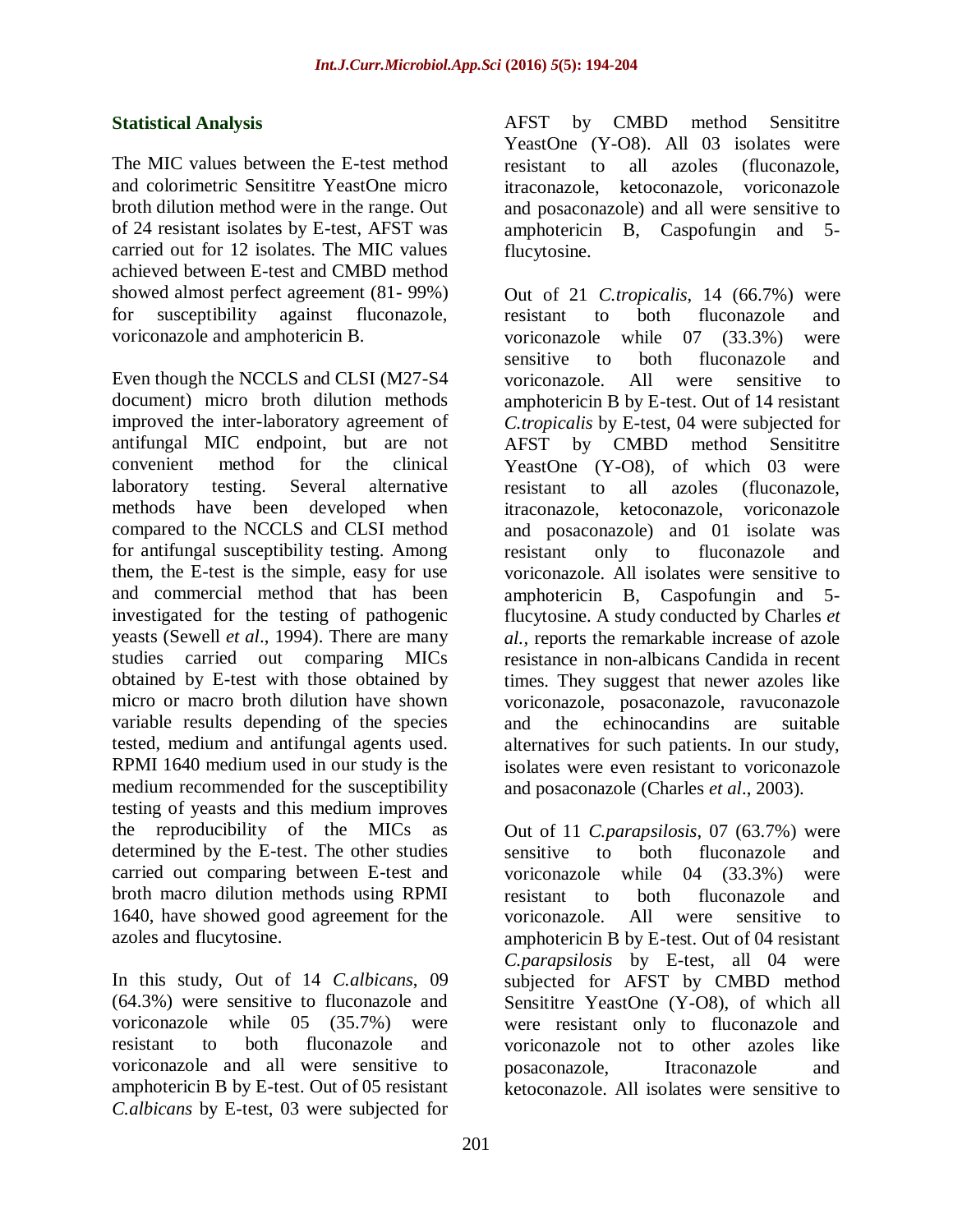amphotericin B, caspofungin and 5 flucytosine.

Out of 02 *C.glabrata*, 01 (50%) was sensitive to both fluconazole and voriconazole while 01 (50%) was resistant to both fluconazole and voriconazole. All were sensitive to amphotericin B by E-test. The 01 resistant *C.glabrata* was subjected for AFST by CMBD method Sensititre Yeast One (Y-O8), showed resistance to all azoles (fluconazole, itraconazole, ketoconazole, voriconazole and posaconazole)and sensitive to amphotericin B, caspofungin and 5-flucytosine. Susan *et al.,* has stated that *C.glabrata* is known to possess not only innate resistance to fluconazole but rapidly acquired one as well (19).

In the present study all isolates were sensitive to amphotericin B by E-test as well as CMBD method. In other studies, they reported amphotericin B resistance of 6.9% and 2.5 to 16.3% (Capoor *et al*., 2005; Germain *et al*., 2001). Among the 12 isolates which were subjected for AFST by colorimetric Sensititre YeastOne micro broth dilution (Y-O8) method, all were sensitive to amphotericin B, caspofungin and 5-flucytosine.

The azole resistant especially resistance to fluconazole, voriconazole, posaconazole mentioned in this study is most probably due to irrational use of empirical antifungal agents and predisposing risk factors like immune status of the patient, total parenteral nutrition and immunosuppressive therapies. A study conducted by MacCallum DM *et al.,* clearly mentioned about the resistance mechanisms of in-vitro susceptibility of *C.albicans* to various azoles. He constructed several mutants expressing different amount of CDR efflux pumps and/or mutations in ERG11 gene encoding the target enzymes for azoles.

The present study concludes that E-test method can be a simple and convenient method for antifungal susceptibility testing with excellent correlation with colorimetric micro broth dilution method (Sensititre Yeast One). Antifungal susceptibility testing must be carried out in laboratories routinely for every *Candida* species apart from identification and speciation. Moreover, we cannot rely only on Vitek2 Compact for identification and antifungal susceptibility testing (AFST).

# **Acknowledgement**

Khajuria A, Dr Deepti K, Dr Dudhat VL, Dr Nikunja Kumar Das, Dr Mugunthan M, Rao BD, Vilvanathan N, Aneesh Kumar SV and Kenjale RS.

# **References**

- Bodey, G., Bueltmann, B., Duguid, W., Gibbs, D., Hanak, H., Hotchi, M., *et al*. 1992. Fungal infections in cancer patients: an international survey. Eur. *J. Clin. Microbiol. Infect. Dis*., 11: 99–109.
- Paya, C.V. 1993. Fungal infections in solidorgan transplant. *Clin. Infect. Dis*., 16: 677–688.
- Colombo, A.L., Barchiesi, F., McGough, D.A., Rinaldi, M.G. 1995. Comparison of Etest and National Committee for Clinical Laboratory Standards broth macro dilution method for azole antifungal susceptibility testing. *J. Clin. Microbiol*., 33: 535-540.
- Espinel-Ingroff, A. 1994. Etest for antifungal susceptibility testing of yeasts. *Diagn. Microbiol. Infect. Dis*., 19: 217-220.
- Espinel-Ingroff, A., Pfaller, M.A., Erwin, M.E., Jones, R.N. 1996. Interlaboratory evaluation of Etest method for testing antifungal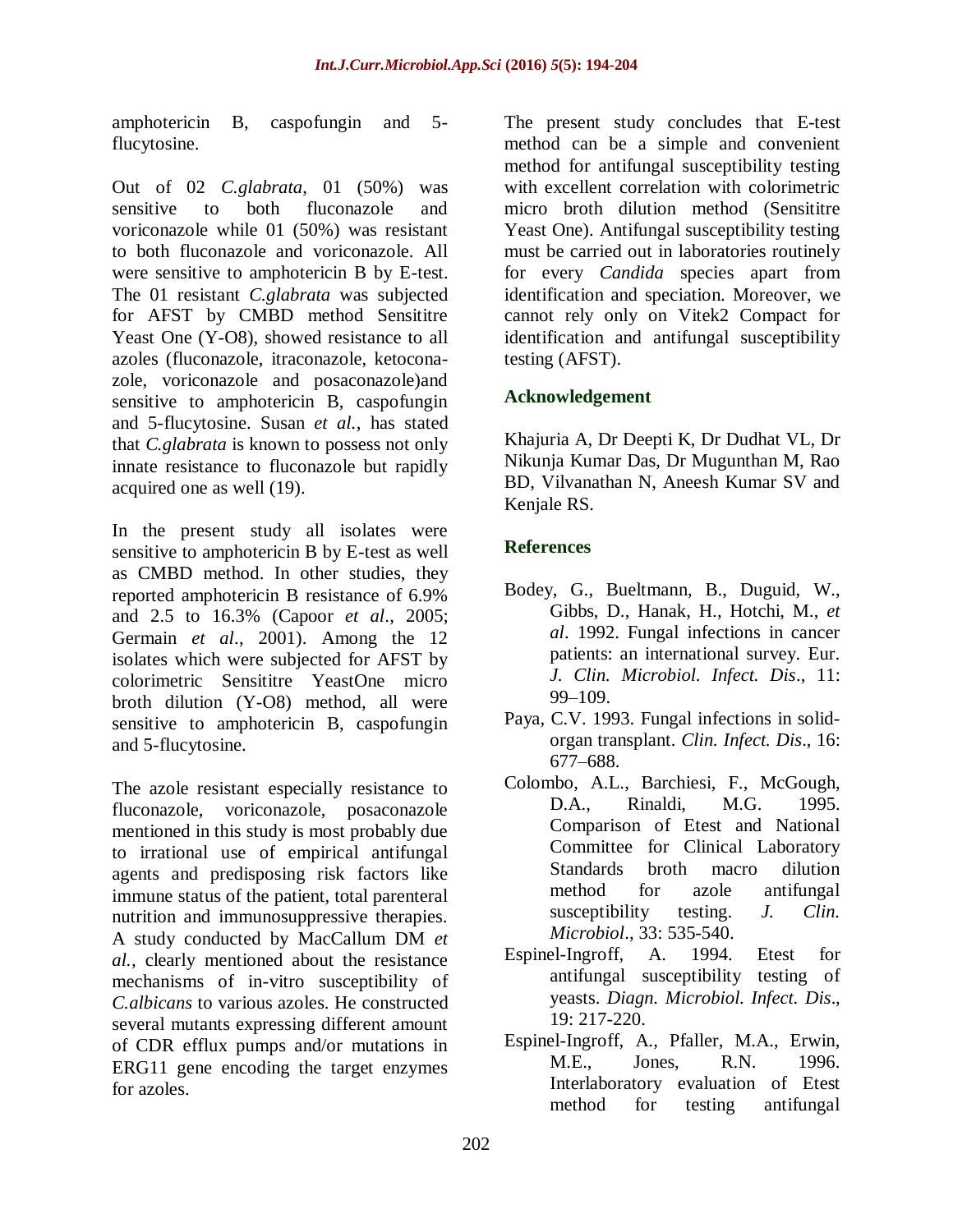susceptibilities of pathogenic yeasts to five antifungal agents by using Casitone agar and solidified RPMI 1640 medium with 2% glucose. *J. Clin. Microbiol*., 34: 848-852.

- Theodore, C., White, Samantha, J., Hoot. 2011. Mechanism of resistance to antifungal agents. Manual of clinical Microbiology. In Versalovic J,  $10^{th}$ edition. Washington DC; ASM press. vol 2: 2008-2019.
- National Committee for Clinical Laboratory Standards. 1992. Reference method for broth dilution antifungal susceptibility testing for yeasts. Proposed Standard. Document M27-P. Villanova, National Committee for Clinical Laboratory Standards.
- National Committee for Clinical Laboratory Standards. 1995. Reference method for broth dilution antifungal susceptibility testing for yeasts. Tentative standard M27-T. Villanova, National Committee for Clinical Laboratory Standards.
- National Committee for Clinical Laboratory Standards. 1997. Reference method for broth dilution antifungal susceptibility testing for yeasts; approved standard Document M27-A. Villanova, National Committee for Clinical Laboratory Standards. vol 17: 1-29.
- National Committee for Clinical Laboratory Standards. 2002. Reference method for broth dilution antifungal susceptibility testing of yeasts: Approved standard. M27-A2 *National Committee for Clinical Laboratory Standards*, Wayne PA, USA.
- *Clinical and Laboratory Standards Institute* (CLSI). 2008. Reference Method for Broth Dilution Antifungal Susceptibility Testing of Yeasts; Approved Standard. 3<sup>rd</sup> edition. CLSI

document M27-A3 (ISBN 1-56238- 666-2).Wayne, Pennsylvania, USA.

- Clinical and Laboratory Standards Institute (CLSI). 2012. *Reference Method for Broth Dilution Antifungal Susceptibility Testing of Yeasts*; Approved Standard. CLSI document M27-S4. Wayne, Pennsylvania, USA.
- Lozano-Chiu, M., Paetznick, V.L., Ghannoun, M.A., Rex, J.H. 1998. Detection of resistance to amphotericin B among *Cryptococcus neoformans* clinical isolates: performances of three different media assessed by using E-test and National Committee for Clinical Laboratory Standards M27-A methodologies. *J. Clin. Microbiol.,* 36: 2817-2822.
- Sanchez, M.L., Jones, R.N. 1992. Etest, an antimicrobial susceptibility testing method with broad clinical and epidemiologic application. *Antimicrobic Newslett*., 8: 1-7.
- Sewell, D.L., Pfaller, M.A., Barry, A.L. 1994. Comparison of broth macro dilution, broth micro dilution, and Etest antifungal susceptibility tests for fluconazole. *J. Clin. Microbiol.,* 32: 2099-2102.
- Rodriguez-Tudela, J.L., Martinez-Suarez, J. 1994. Improved medium for fluconazole susceptibility testing of *Candida albicans*. *Antimicrob. Agents Chemother*., 38: 45-48.
- Van-Eldere, J., Joosten, L., Verhaeghe, V., *et al*. Fluconazole and amphotericin B antifungal susceptibility testing by National Committee for Clinical Laboratory Standards broth macrodilution method compared with E-test and semiautomated broth microdilution test. *J. Clin. Microbiol*., 34: 842-847.
- Charles, P.E., Doise, J.M., Quenot, J.P., Aube, H., Dalle, F., *et al*. 2003. Candidaemia in critically ill patients: